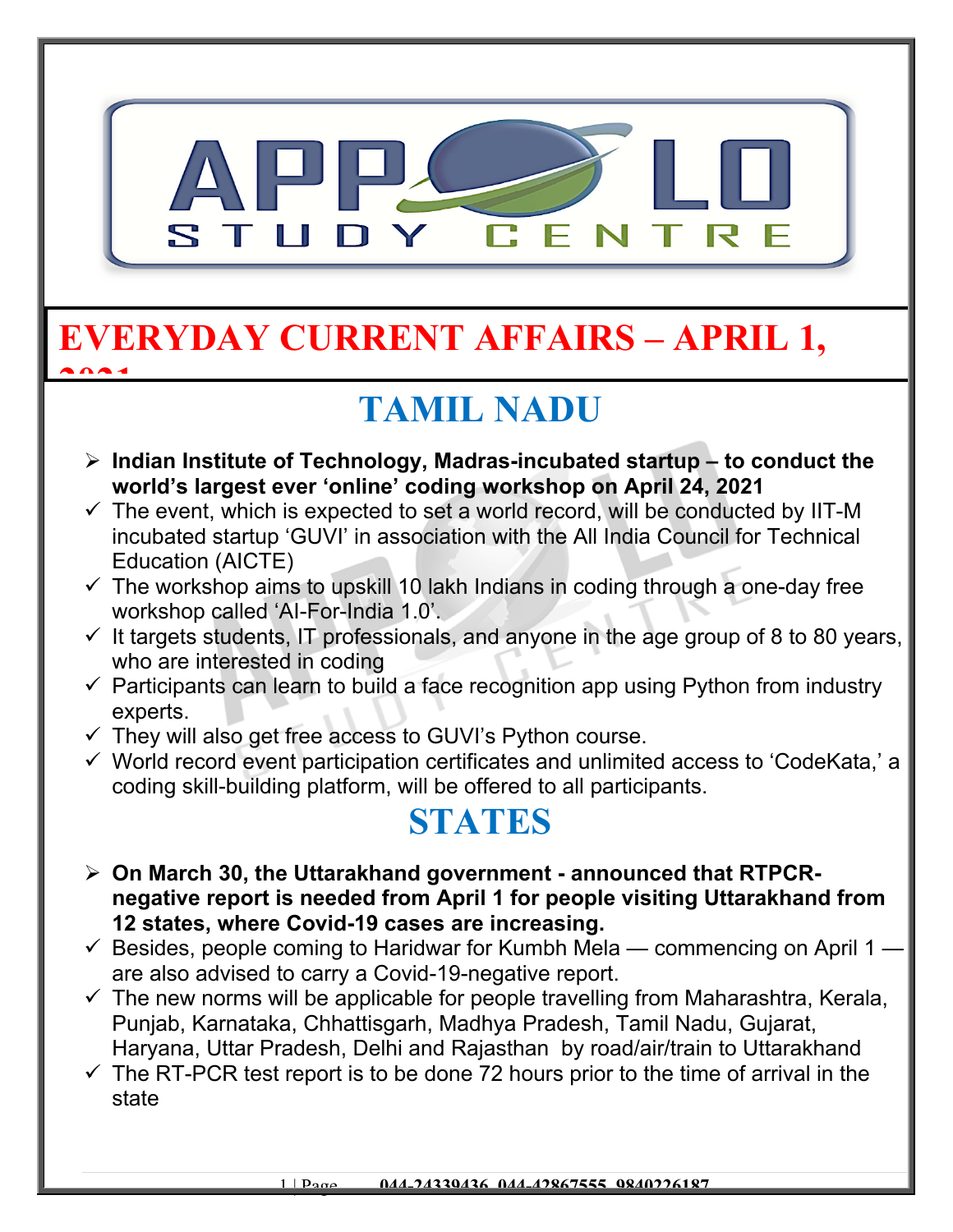- $\checkmark$  The advisory states that those found violating the norms shall be penalised under the provisions of the Disaster Management Act, 2005, and Epidemics Act, 1897, and relevant sections of the Indian Penal Code.
- $\checkmark$  However, there shall be no restriction on interstate and intra-state movement of essential services and goods.
- $\checkmark$  Further, people above 65 years of age, persons with comorbidities, pregnant women and children below the age of 10 years are advised to travel only in unavoidable circumstances.

### **NATIONAL**

- **India opens up Covid-19 vaccination for all citizens aged above 45 from April 1**
- $\checkmark$  States have been asked to ensure there is no pile-up of vaccine stocks at any level of storage
- $\checkmark$  In this regard, the Centre assured states that it would continually replenish the stocks based on consumption trends.
- $\checkmark$  The Centre said efforts should be made to keep vaccine wastage under1% and regularly review use of the shots.
- $\checkmark$  At present, the average wastage is pegged at 6%.
- $\checkmark$  A total of 6,457 vaccination sessions were in private facilities, while 42,502 were in government hospitals, as on March 31
- $\checkmark$  As on date, 6.4 crore vaccine doses were administered in the country.
- $\checkmark$  Of this, more than three crore were first doses to people above 60, whereas 76.7 lakh people aged between 45 and 60 with co-morbidities received the vaccine.



- $\checkmark$  Around 92.6 lakh people were fully vaccinated with two doses as on March 31
- $\checkmark$  While registration for vaccination will be available both online and onsite, those opting for onsite registration will have to go after 3pm.
- $\checkmark$  In another related development, Brazil's health regulator Anvisa has refused to grant a certification of good manufacturing practices (GMP) to Bharat Biotech's Covaxin, citing non-compliance with necessary standards
- $\checkmark$  The move will delay export of Covaxin to Brazil, which has placed an order of 20 million doses.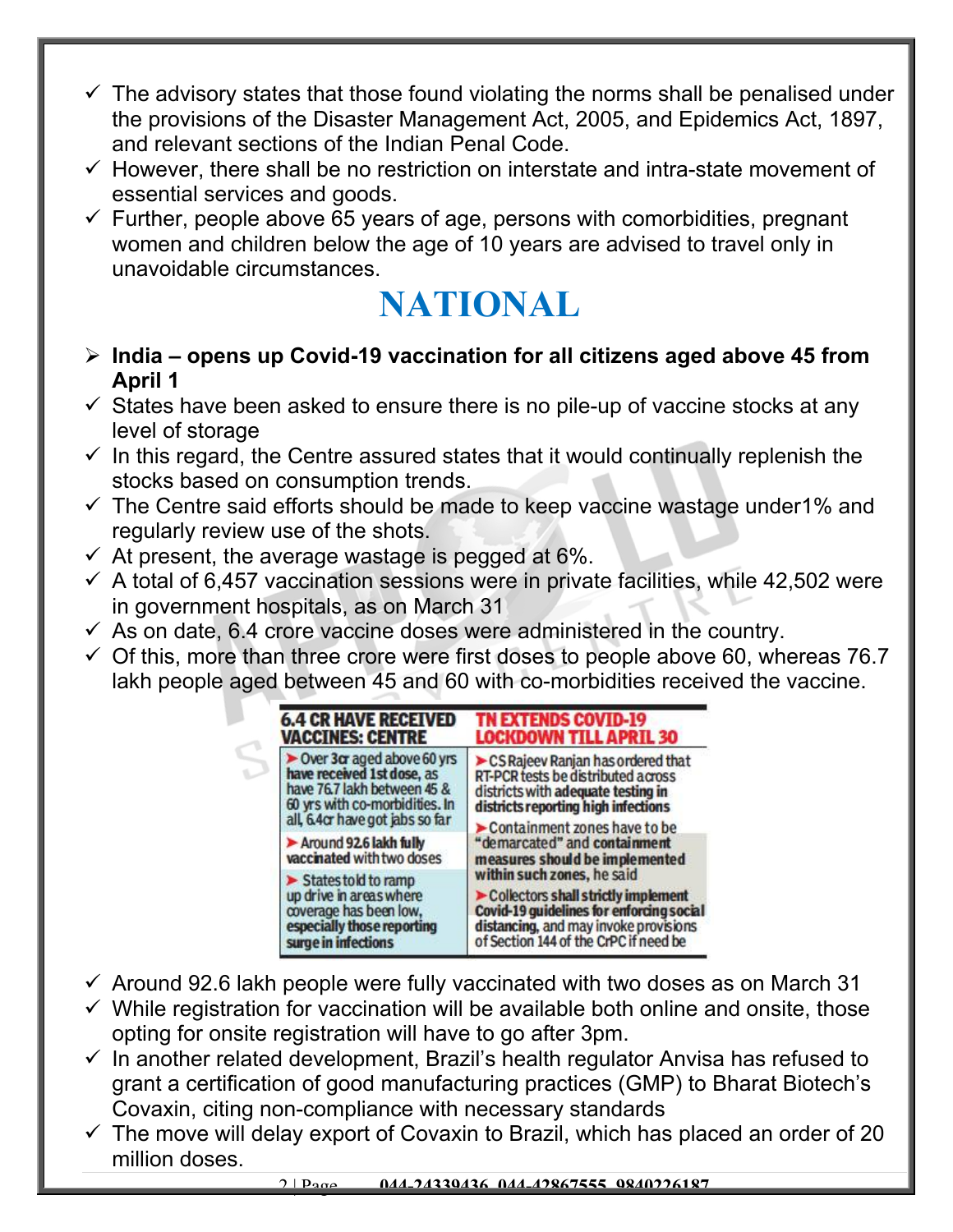- $\checkmark$  A GMP certification from Anvisa is a must for companies wanting to sell drugs or vaccines in Brazil.
- $\checkmark$  Anvisa's inspectors found 12 major and 14 minor non-conformities that together indicate a significant risk to the vaccine's manufacturing and product quality assurance, implying a health risk for users.
- $\checkmark$  India has already sent one lakh doses of Covaxin to Paraguay, another South American country
- **On March 31, the Union cabinet approved a Rs 10,900 crore Production Linked Incentive (PLI) scheme for the food processing industry**
- $\checkmark$  With this, the Centre seeks to reduce farm wastage, strengthen farm sector, increase farmer incomes, boost employment and establish India's own brands of food products in international markets.
- $\checkmark$  Earlier, the government has cleared a Rs 2 lakh crore PLI package for 13 sectors, including electronics, pharma, air conditioners and speciality steel with the financial grant to be spent over the next five years.
- $\checkmark$  The new scheme for food processing will incentivise both domestic and international firms that commit investments and sales in agriprocessing businesses.
- $\checkmark$  It is expected to help create 2.5 lakh jobs by 2026-27, boost exports and facilitate expansion of food processing capacity to generate processed food output worth Rs 33,494 crore.
- $\checkmark$  According to the government, the first component under the scheme relates to incentivising manufacturing of four major food product segments — ready-to-cook and ready-to-eat foods, processed fruits and vegetables, marine products and mozzarella cheese.
- $\checkmark$  Further, Innovative and organic products of small-to-medium enterprise (SMEs), including eggs, poultry meat and egg products are also covered under the first component.
- $\checkmark$  The second component relates to support for branding and marketing abroad to incentivise emergence of strong Indian brands.
- **On March 31, the 13-lakh strong Army conducted the last flag ceremony to officially disband military farms**
- $\checkmark$  The decision to shut down military farms was taken a few years ago.
- $\checkmark$  The military farms serving military officers and jawans in cantonments were progressively being closed across the country over the last several years
- $\checkmark$  The military farms were first raised at Allahabad in 1889 to supply hygienic cow milk to British Indian troops
- $\checkmark$  After Independence, military farms had flourished with 30,000 heads of cattle in 130 farms all over India in varied agro-climatic conditions.
- $\checkmark$  Military farms were even established in Leh and Kargil in the late 1990s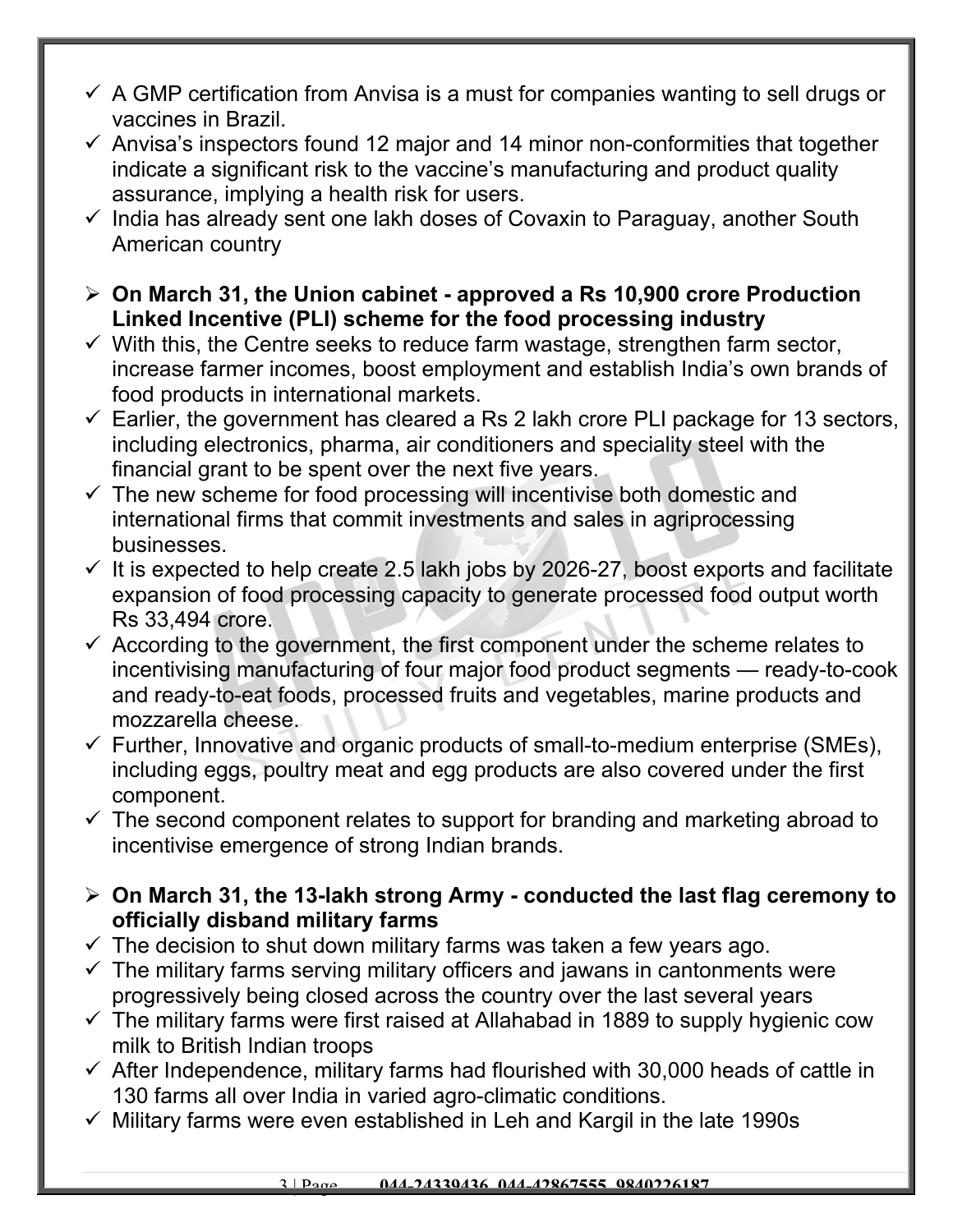- $\checkmark$  The number of military farms, which also occupied large tracts of defence land and supplied baled hay to animal-holding units of the Army, had come down to 39 around a decade ago.
- $\checkmark$  Earlier, the Shekatkar Committee report had also recommended closure of all military farms, among other measures to enhance combat capability and rebalance defence expenditure
- **Union labour and employment minister Santosh Gangwar flagged off the All India Surveys on Migrant Workers and the All-India Quarterly Establishment based Employment Survey (AQEES) on March 31.**



- $\checkmark$  The two surveys are among the five all India surveys that the labour bureau, attached to the ministry will conduct this year.
- $\checkmark$  The results of both surveys will generate highly useful data for effective policy making in the field of labour and employment.
- $\checkmark$  The remaining three surveys the All India Surveys on Domestic Workers, All India Survey on Employment generated by professionals and All India Survey on Employment generated in transport sector – will also be undertaken soon by the **Centre**
- **The Centre has deferred the implementation of the four labour codes, originally due on April1**
- $\checkmark$  The decision to defer the implementation is taken as several state governments have still not finalised the relevant rules
- $\checkmark$  The deferment gives more time to companies to realign their salary structures in line with the new legal provisions.
- $\checkmark$  The delay, however, will adversely impact migrant workers and gig workers, including workers engaged with platforms like Ola and Uber, who will get benefitted under the new law.
- $\checkmark$  Since labour is a concurrent subject under the Constitution, both the Centre and states are required to notify rules under the codes to enforce the law in their respective geographies.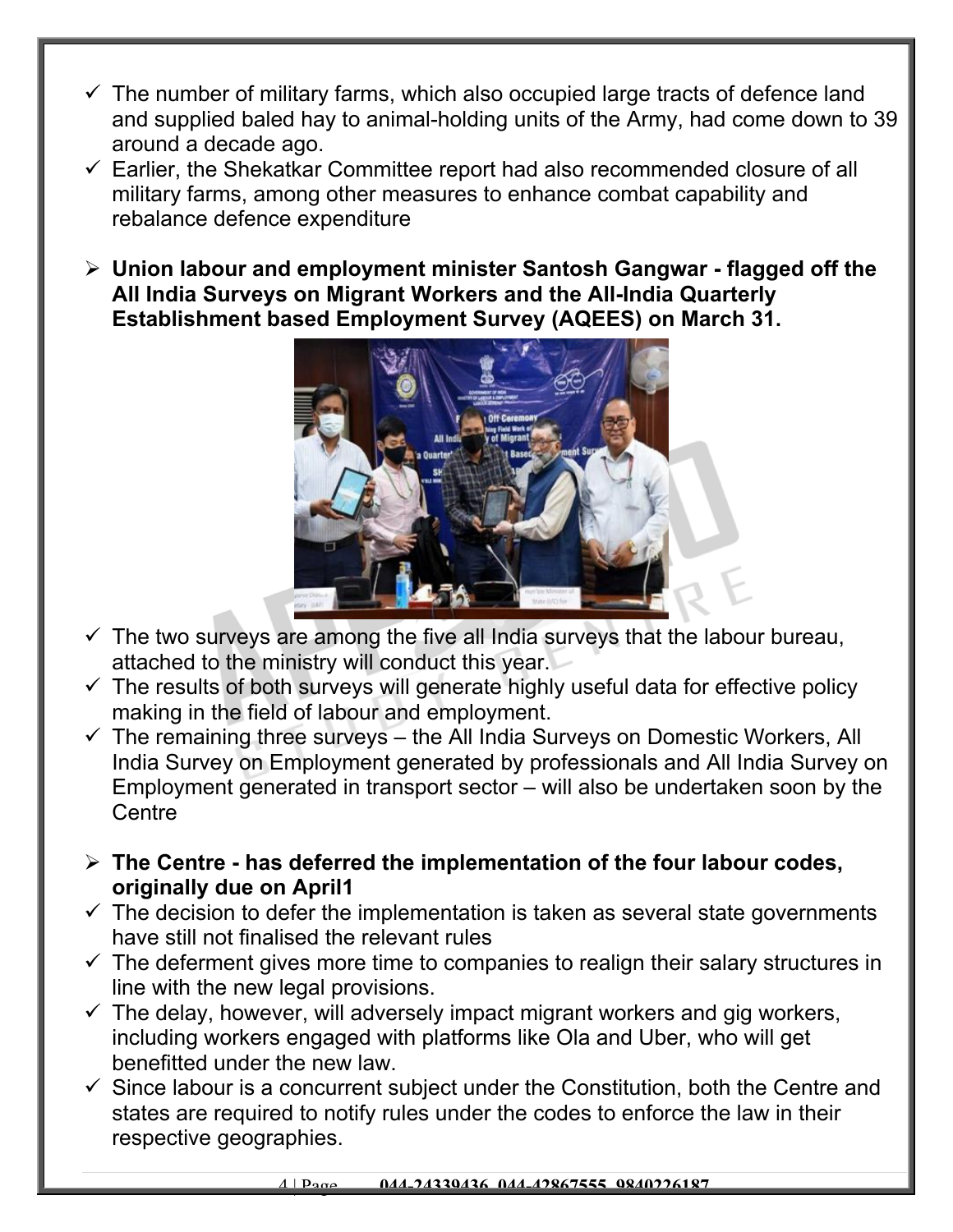- $\checkmark$  Key states such as Uttar Pradesh, Bihar, Madhya Pradesh, Haryana and Uttarakhand have only circulated the draft rules for two codes, while Karnataka has circulated draft rules for one code.
- $\checkmark$  Jammu and Kashmir is the only state that has finalised its rules so far.
- $\checkmark$  The labour ministry had planned to implement the four labour codes on Industrial Relations, Wages, Social Security and Occupational Health Safety and Working Conditions — from April 1, 2021
- $\checkmark$  The ministry has also finalised the rules under the four codes.
- **On March 31, National Aerospace Laboratories (NAL) rolled out Hansa-NG, the new generation two-seater aircraft**



- $\checkmark$  The flight tests of the aircraft are expected to take place later this year.
- $\checkmark$  Already, 30 flying clubs have written Letters of Intent for the purchase of the twoseater aircraft
- $\checkmark$  Hansa-NG is an upgraded version of Hansa, which first flew in 1993 and certified in 2000.
- $\checkmark$  Between 2000 and 2007, NAL developed 12 Hansa aircraft delivered to flying clubs across India through the directorate general of civil aviation.
- $\checkmark$  It has logged more than 4,000 flying hours with IITKanpur still flying it.
- **On March 31, the Union cabinet recommended promulgation of an ordinance to fast-track insolvency resolution of micro, small and medium enterprises (MSMEs), a plan that was first announced last year.**
- $\checkmark$  The plan involves a "prepack" insolvency resolution scheme for MSMEs, leaving the promoter in charge, while the resolution proposal is finalised.
- $\checkmark$  Further, the promoter of small businesses will be given an opportunity to participate in the resolution process, including submitting a plan.
- $\checkmark$  Earlier, through an amendment, the government had barred promoters from participating in the resolution process and it resulted in their ouster from the management and ownership of the company.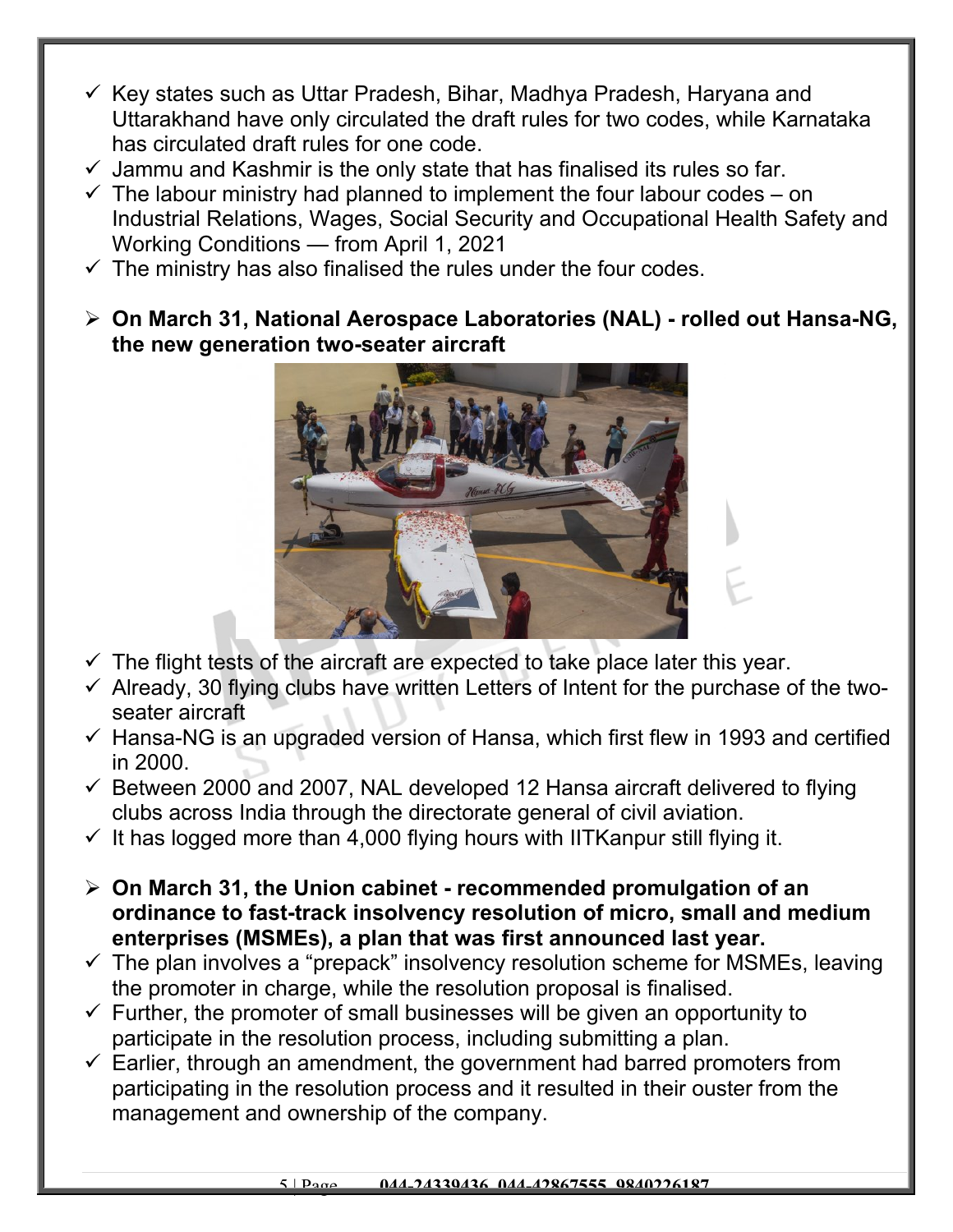- $\checkmark$  But in case of MSMEs, a special facility has been provided because the proprietor or the promoter knows the intricacies of the business and often invests their lifetime savings in the business.
- $\checkmark$  The draft plan prepared by the Insolvency & Bankruptcy Board of India in last July had proposed giving the promoters of small businesses the first right to present the resolution plan.
- $\checkmark$  Also, in case of the current scheme, an insolvency resolution professional takes charge soon after the National Company Law Tribunal admits the resolution proposal.

## **INTERNATIONAL**

- **New York State has legalised the use of recreational marijuana on March 31**
- $\checkmark$  With this, the NY has become the 15th American state to legalise the recreational use of cannabis
- $\checkmark$  Governor Andrew Cuomo signed a bill passed in the Democratic-controlled legislature that decriminalises the possession of up to three ounces of marijuana
- $\checkmark$  Further, the NY state imposed a 13% sales tax on marijuana, and closes the state records of those previously convicted of minor possession of the cannabis
- $\checkmark$  The law also seeks to allow people with past convictions and those involved in the illicit cannabis market to participate in the new legal market.
- $\checkmark$  Further, on March 31, Governor Ralph Northam of Virginia asked lawmakers to legalise marijuana beginning July 1, 2021 instead of 2024.
- $\checkmark$  Virginia had earlier passed a bill last month making it legal for residents to carry up to about 28 grams from the start of 2024
- **Pfizer and BioNTech have announced that their Covid-19 vaccine is safe, effective and produces robust antibody responses in 12 to 15-year olds**
- $\checkmark$  With this result of a clinical trial, the companies will seek US and European approval in the next few weeks to use the vaccine shot in this age group
- $\checkmark$  This will likely allow for the use of the vaccine in that group before the next school year.
- $\checkmark$  The Pfizer and BioNTech vaccine is already authorised for use in people starting at age 16.
- **Meanwhile, on March 31, Russia said that it has registered the world's first Covid vaccine, 'Carnivac-Cov', for animals.**
- $\checkmark$  The trial tests showed that the new vaccine generated antibodies against the virus in dogs, cats, foxes and mink.
- $\checkmark$  The mass production of the vaccine is expected to start in April.

## **INDIA AND NEIGHBOURS**

**Pakistan - has decided to allow import of sugar, cotton and yarn from India**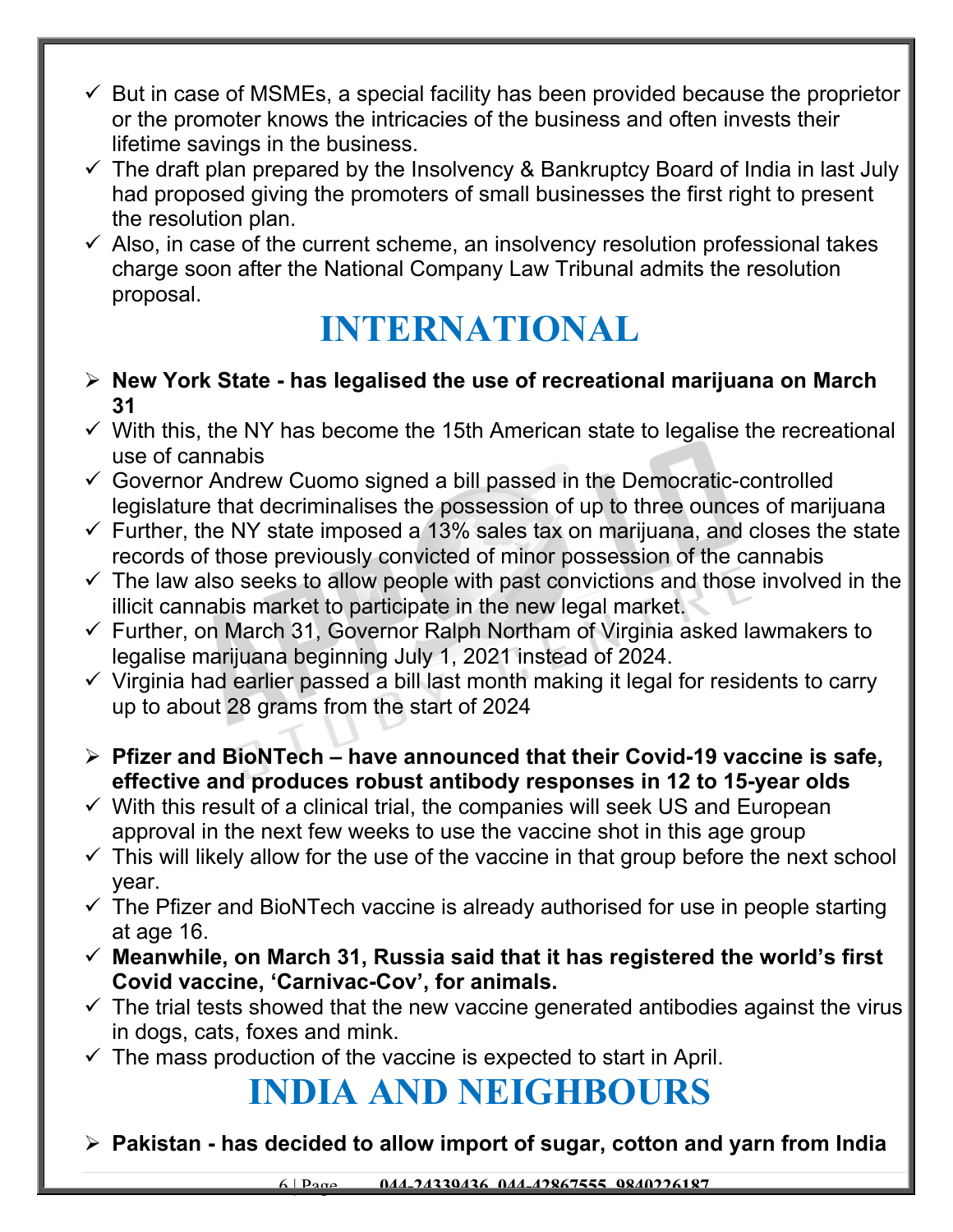- $\checkmark$  This was announced by Pakistan's newly-appointed finance minister Hammad Azhar on March 31
- $\checkmark$  Prime Minister Imran Khan, who is also minister-in-charge of commerce and textiles, had approved the summaries of importing goods from India before placing it for approval of the Economic Coordination Committee (ECC) of the cabinet.
- $\checkmark$  Following the ECC meeting, Pakistan had allowed the private sector to import 0.5 million tonnes of sugar from India
- $\checkmark$  The import of cotton and yarn through the Wagah border will help meet Pakistan's domestic requirements at lower rates as compared to the local price
- $\checkmark$  The import of cotton from India for small industries was allowed until June.
- $\checkmark$  India is the world's biggest producer of cotton and the second biggest sugar producer.
- $\checkmark$  In August 2019, Pakistan had downgraded trade ties with India in reaction to Delhi's decision to revoke Article 370, which granted J&K special status.
- $\checkmark$  Pakistan's decision to import from India follows the ceasefire agreement signed in February 2021
- $\checkmark$  Meanwhile, the Indian and Pakistani foreign ministers participated in a multilateral conference in Tajikistan on March 30 without any individual meeting between the two.
- $\checkmark$  To ensure there was no shortage of essential drugs amid the Covid-19 pandemic, Pakistan had lifted the ban on import of medicines and raw material from India in May 2020.

## **DEFENCE**

 **Three more Rafale fighters - were expected to touch down in India from France on the night of March 31**



- $\checkmark$  These fighter jets will add to the 11 omni-role jets already been inducted by the IAF.
- $\checkmark$  The three Rafales were refueled mid-air by Airbus MRTT tankers of the UAE Air Force during their over 7,000-km flight to the Jamnagar airbase.
- $\checkmark$  Another five Rafales will land in India towards end-April.
- The IAF will get all the 36 twin-engine Rafales, contracted under the ₹59,000 crore deal signed with France in September 2016, by next year.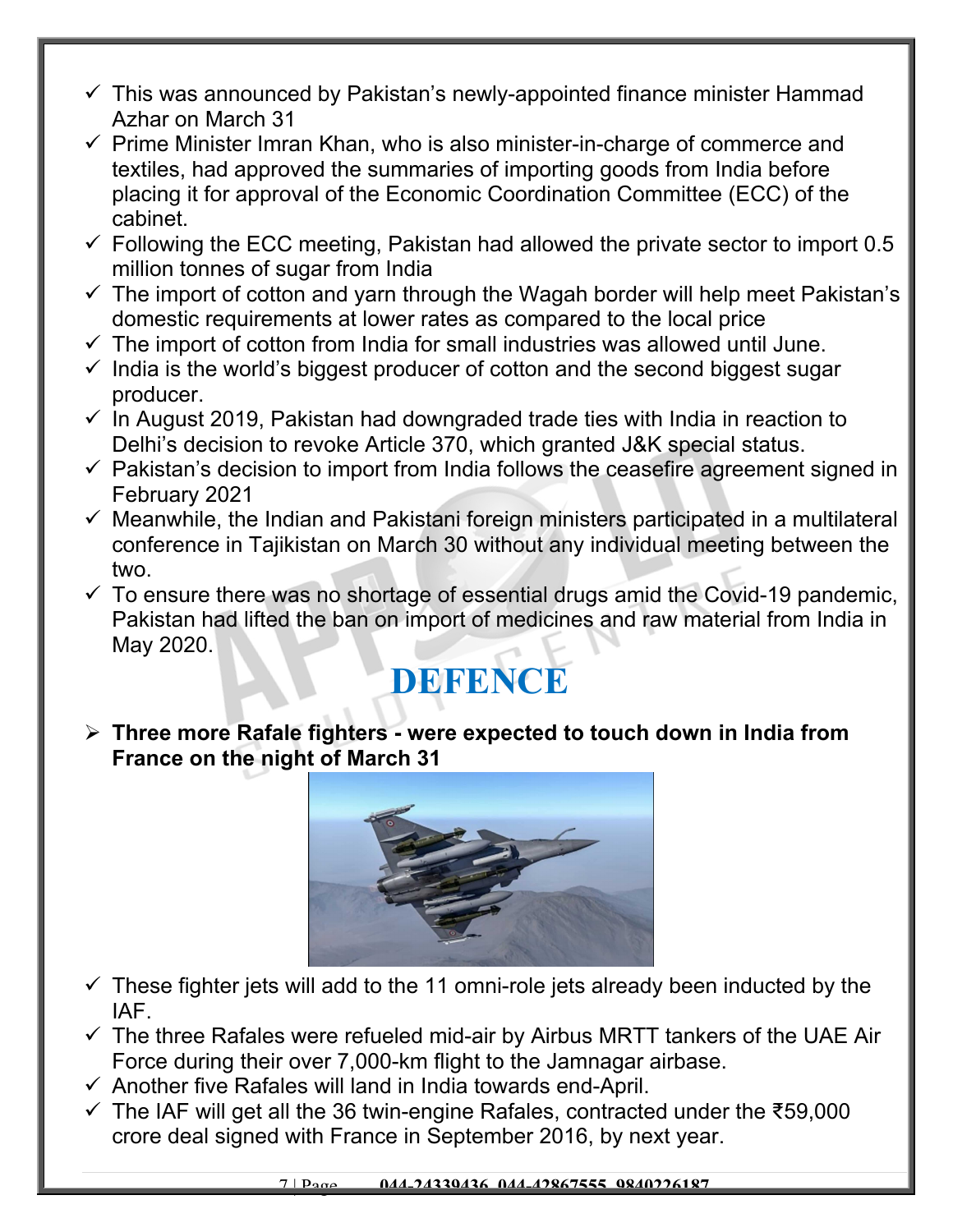- $\checkmark$  The first Rafale squadron, 17 'Golden Arrows' Squadron, is already operational at the Ambala airbase.
- $\checkmark$  The second, 101 'Falcons' Squadron, will now come up at the Hasimara airbase in West Bengal.
- $\checkmark$  The 4.5-generation fighters have a combat range of 780-km to 1,650-km, without mid-air refuelling, depending on the nature of their mission.
- $\checkmark$  The IAF fighters are armed with long stand-off weapons like the over 300-km range 'Scalp' air-to-ground cruise missiles.

#### **SPORTS**

 **The Sports Authority of India (SAI) – to modify the 'final hall' at the Dr Karni Singh Shooting Range (KSSR) at New Delhi at a cost of Rs. 5 crore**



- $\checkmark$  The upgradation of 10m, 25m and 50m targets will enable the rifle-pistol shooters get a similar experience of shooting at the Olympic range
- $\checkmark$  With the coronavirus cases on the rise, Indian shooters will not be able to participate in the Test events for the Tokyo Games, which begins at Tokyo from April 25.
- $\checkmark$  Thirteen of India's 15 quota winners are from rifle-pistol categories.
- $\checkmark$  The biggest change at the DKSSR will be the targets, which will be replaced from roll to the latest laser technology.
- $\checkmark$  The Tokyo range will have the advanced Sius laser targets, while India has the roll targets.
- $\checkmark$  The laser targets are self-illuminated, while the roll targets have lights above them.
- $\checkmark$  The change in the lighting is the biggest factor, as alignment of rifle/pistol with the target changes as per the lighting conditions.

#### **RANKINGS**

 **India - has slipped 28 places to rank 140th among 156 countries in the World Economic Forum's Global Gender Gap Report 2021**